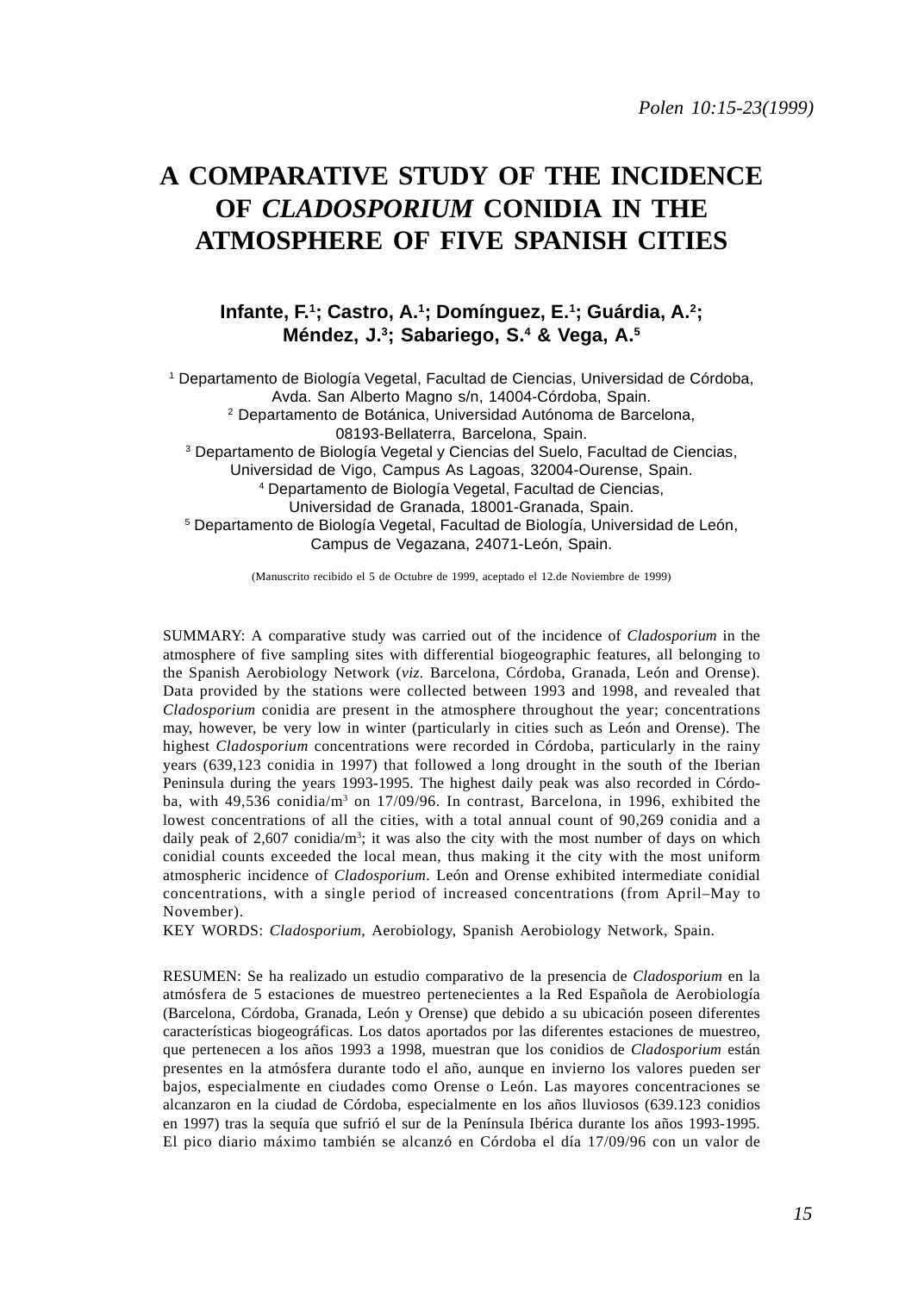49.536 conidios/m3 . Por el contrario, Barcelona presentó durante el año 1996 los valores más bajos con un total anual contabilizado de 90.269 conidios y un máximo diario de 2.607 conidios/m<sup>3</sup>; sin embargo, posee el número más alto de días con concentraciones de conidios superiores a la media local, lo que le convierte en la ciudad con una presencia de *Cladosporium* en el aire más constante. León y Orense son las ciudades que poseen unas concentraciones de conidios que podríamos llamar intermedias, con un único periodo de concentraciones más altas entre los meses de Abril-Mayo hasta Noviembre.

PALABRAS CLAVE: *Cladosporium*, Aerobiología, Red Española de Aerobiología, España.

### **INTRODUCTION**

*Cladosporium* is considered as one of the most cosmopolitan fungi, particularly in temperate regions, where it acts as a secondary invader of dead vegetation; some of its species are also phytopathogenic or saprophytic and colonize a variety of substrates (soil, wool, paper, seeds). This, together with the ease with which its small and multiple conidia can be carried by air over long distances, gives rise to a high incidence of this fungus in air (INFANTE, 1997).

The significance of *Cladosporium* lies basically in its ability to trigger respiratory diseases and allergic processes due to its almost permanent presence in indoor and outdoor air – the genus is considered to be one of the most abundant in the latter medium. Most authors consider *Cladosporium* and *Alternaria* to be the most important fungal aeroallergens (RESANO *et al.,* 1998). This has fostered aerobiological studies throughout the world aimed at determining the incidence, variation and species of this fungus in air.

*Cladosporium* includes around 40 species; a number of reported additional species may be mere morphological alterations of existing ones, resulting from fungal responses to external stimuli. In fact, each species occurs in many variants,which occasionally hinders taxonomic classification. There are many published references to the atmospheric incidence of *Cladosporium* in

Spain. The following airborne species have been identified in studies using culture medium traps: *C. avellanum*, *C. cladosporioides*, *C. colocasiae*, *C. cucumerinum*, *C. elatum*, *C. herbarum*, *C. macrocarpum*, *C. oxyosporum*, *C. sphaerospermum*, *C. spongiosum* and *C. variabile* (HERRERO *et al.,* 1996*a*; INFAN-TE & DOMÍNGUEZ, 1988; INFANTE *et al.,* 1988, 1992; MEDIAVILLA *et al.,* 1992, 1996; PAYA & SUÁREZ, 1984).

*Cladosporium* conidia form simple or branched acropetal chains. However, they vary greatly in size  $(5-40 \times 3-13 \text{ µm})$  and shape (ovoid, lemon-shaped, oblong, spherical), exhibit scars on the bottom, and are unicellular or with 1-3 transverse septa. They can be easily detected with Hirst traps, where they are collected in free or chained form. This, together with the aerobiological interest of this genus, has recently fostered research on the atmospheric incidence of *Clados porium* in Spain and on the way it is influenced by meteorological parameters. Noteworthy studies include those carried out in Badajoz (GONZALO *et al.,* 1996), Barcelona (BELMONTE *et al.,* 1992), Córdoba (DOMÍNGUEZ *et al.,* 1995; MEDIAVILLA *et al.,* 1997*a*, *b*, 1998; GALÁN *et al.,* 1998*a*, *b*), Huelva (GONZÁLEZ-MINERO *et al.,* 1993, 1995, 1996), La Laguna (DOMÍNGUEZ & LA SERNA, 1996), León (FERNÁNDEZ-GONZÁLEZ *et al.,* 1993; FERNÁNDEZ *et al.,* 1998), Orense (MÉNDEZ *et al.,* 1997) and Palencia (HERRERO *et al.,* 1996a, b).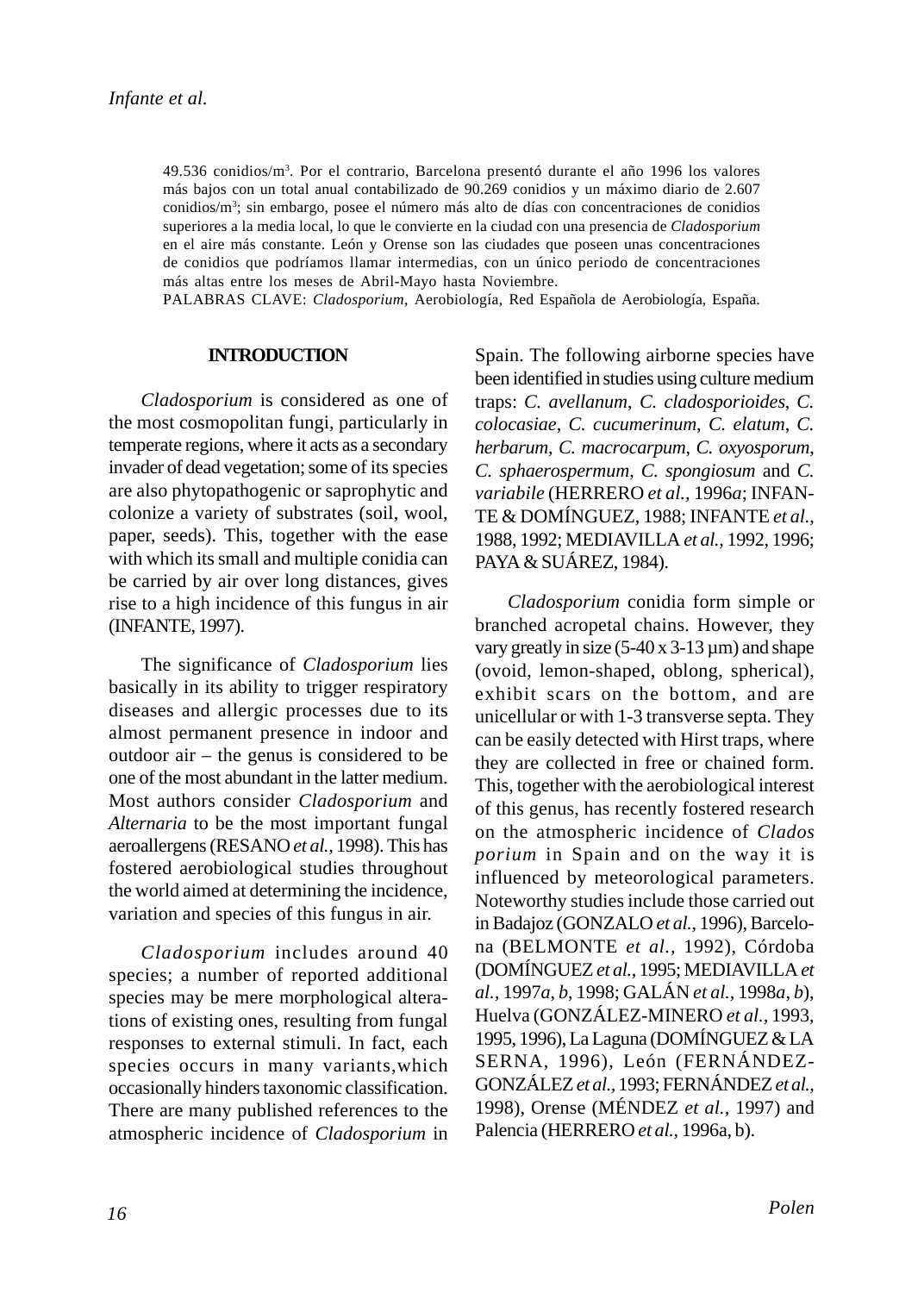Despite the abundant literature on the incidence of *Cladosporium* in the air of certain Spanish cities, few comparative studies have been carried out on aeromycoflora in our country. This is the primary objective of a joint project currently being carried out by several members of the Spanish Aerobiology Network (Red Española de Aerobiología, or REA). Some of the results of this project are reported here.

# **MATERIAL AND METHODS**

The authors used atmospheric conidial counts for five Spanish cities (Barcelona, Córdoba, Granada, León and Orense) belonging to the REA. Conidia were sampled and data processed identically in all cases. Atmospheric conidia were captured using a Hirst-type volumetric inert medium trap (Burkard or Lanzoni) to obtain weekly samplings; the trap was adjusted to aspirate 10 liters of air per minute. Conidia were counted under a light microscope (400x) using two lengthwise counts –except at the Barcelona site, where only one count was taken– per daily preparation. Counts were multiplied by appropriate factors for extrapolation to the whole preparation and expressed as conidia/ m<sup>3</sup> of air in order to ensure consistency with

REA methodology (DOMÍNGUEZ *et al.,* 1992). This methodology provides counts with very small error due to the high fungal concentrations present in the Spanish atmosphere.

Since the sampling sites studied were geographically disperse, they exhibited differences in terms of height, climate, vegetation, etc. that are summarized in Table 1 and discussed below.

# **BARCELONA SAMPLING SITE (NE OF THE IBERIAN PENINSULA)**

The trap used was located in the NW of the city, approximately 2 km from Sierra de Collserola and 3 km from the sea. Barcelona has a subhumid, maritime, temperate tending towards maritime climate (BOLÓS, 1962) and a typically Mediterranean rain pattern, with long summer droughts and two wet seasons (spring and autumn). The vegetation around the trap included typical urban ornamental plants and ruderals, as well as residual riverside trees such as elms (*Ulmus*) willows (*Salix*), poplars (*Populus*) and horticultural and fruit crops, together with vestiges of natural vegetation such as reeds and glassworts (*Salicornia* sp.). To the north is Sierra de Collserola, largely covered with coastal holmoak (*Quercus ilex* subsp. *ilex*) woodland

| <b>Sites</b>     | <b>Sampling station</b>                             | <b>Station height</b><br>(m a.s.l.) | <b>Trap height</b><br>(m a.g.) | Mean<br>temperature $(^{\circ}C)$ | <b>Annual rainfall</b><br>(mm) |
|------------------|-----------------------------------------------------|-------------------------------------|--------------------------------|-----------------------------------|--------------------------------|
| <b>Barcelona</b> | $(41^{\circ} 24' N, 2^{\circ} 09' E)$               | 90                                  | 25                             | 16.5                              | 595                            |
| Córdoba          | $(37^{\circ} 50' N, 4^{\circ} 45' W)$               | 123                                 | 15                             | 18                                | 600                            |
| Granada          | $(37^{\circ} 11' N, 3^{\circ} 35' W)$               | 685                                 | 18                             | 15                                | 400                            |
| León             | $(42^{\circ}34' \text{ N}, 5^{\circ}35' \text{ W})$ | 860                                 | 15                             | 10                                | 550                            |
| <b>Orense</b>    | $(42^{\circ} 21' N, 7^{\circ} 51' W)$               | 130                                 | 20                             | 14                                | 818                            |

**TABLE 1.** Location and main climatic features of the sampling sites.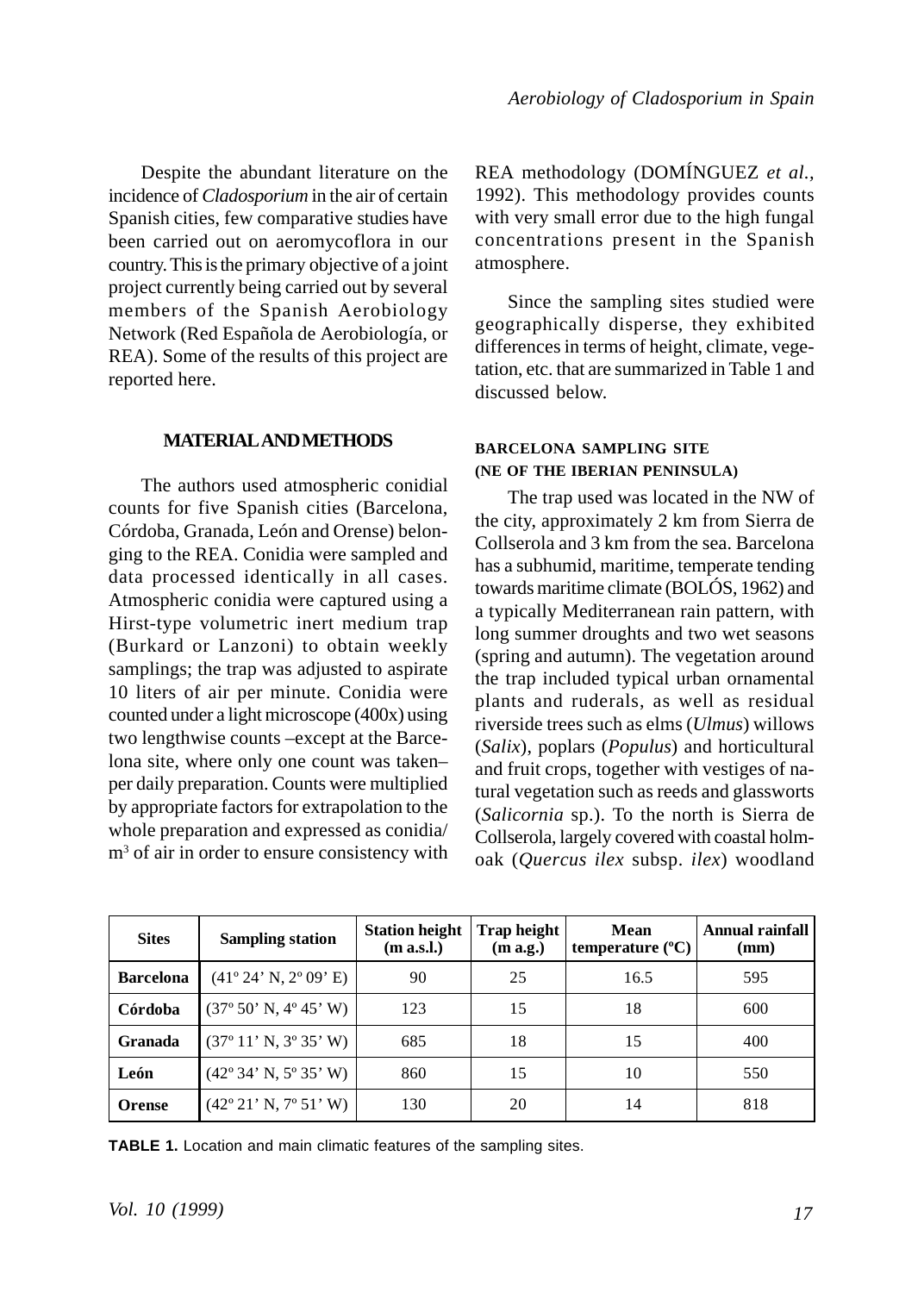heavily eroded by human action; it also exhibits degradation series, frequently covered with pines (*Pinus halepensis* and *P. pinea*), and dry meadows (BELMONTE *et al.,* 1998). Data used in the study were obtained over the 1995-1998 period.

### **CÓRDOBA SAMPLING SITE (S–SW OF THE IBERIAN PENINSULA)**

The trap was located at the building of the Faculty of Science, on the outskirts of the city, W–SW of the urban area and with no obstructing buildings around it. The city of Córdoba is located in the Guadalquivir valley, on the banks of the river of the same name, and is flanked by Sierra Morena to the NE. It has a Mediterranean climate with certain continental and dry ombroclimatic features, particularly evident during the study period, which included extremely dry years. The trap is under the direct influence of Sierra Morena, which is covered by thermo-Mediterranean vegetation consisting in holm-oaks (*Quercus ilex* subsp. *rotundifolia*) and, to a lesser extent, cork oaks (*Q. suber*); once the climax ceases, the bush stage consists of kermes oak (*Q. coccifera*), lentiscus (*Pistacia lentiscus*) and rockroses (*Cistus*). Extensive areas have been repopulated with *Pinus* to form mixed woodland. The Guadalquivir valley and the other areas with a major influence on the trap are given over to various horticultural, fruit and intensive crops, and also contain ruderal plants and riverside woods. Data from this station were collected from 1993 through 1997.

### **GRANADA SAMPLING SITE (S–SE OF THE IBERIAN PENINSULA)**

The city of Granada lies in the so-called "Intra-Baetic Furrow" and is strongly influenced by its proximity to the Sierra Nevada mountain range. This results in a continental Mediterranean climate with strongly contrasting inter-seasonal temperatures and rainfall (CAPEL-MOLINA, 1981). The vegetation series consists largely in basophilic Baetic meso-Mediterranean holm-oak woods, which have been replaced with pines (*Pinus* sp.) in many areas (DIAZ DE LA GUARDIA & ALBA, 1998). Also worth noting is the extensive presence of croplands, coupled with ornamental flora in the urban area. Data from this site were collected from 1994 through 1998.

# **LEÓN SAMPLING SITE (NW IBERIAN PENINSULA)**

The trap was located in the urban area of the city, which lies in the NW of the Spanish plateau, approximately 20 km from a large mountain range that bears a strong influence on its climatic features. This area has a mesothermal Mediterranean, temperate and humid climate with dry summers and rainy winters, and contrasting winter and summer temperatures (ROLDÁN, 1987). Local vegetation consists mainly in Mediterranean riparious geomegaseries and irrigated crops (elms, poplars and willow trees and bushes, as well as Pyrenean oaks (*Quercus pyrenaica*), holmoaks and replacement stages including abundant moors). Also significant is the presence of croplands and ornamental urban flora (FERNÁNDEZ-GONZÁLEZ *et al.,* 1998). Data from this site were collected in 1994, 1995 and 1998.

### **ORENSE SAMPLING SITE (NW OF THE IBERIAN PENINSULA)**

The city of Orense lies in the depression where the rivers Miño, Loña and Barbaña converge. It is located in a subhumid Mediterranean-to-Atlantic region, on the edge of the subhumid Mediterranean-to-Central European subregion. As a result, rainfall is not uniformly distributed throughout the year and the summer is drier than the other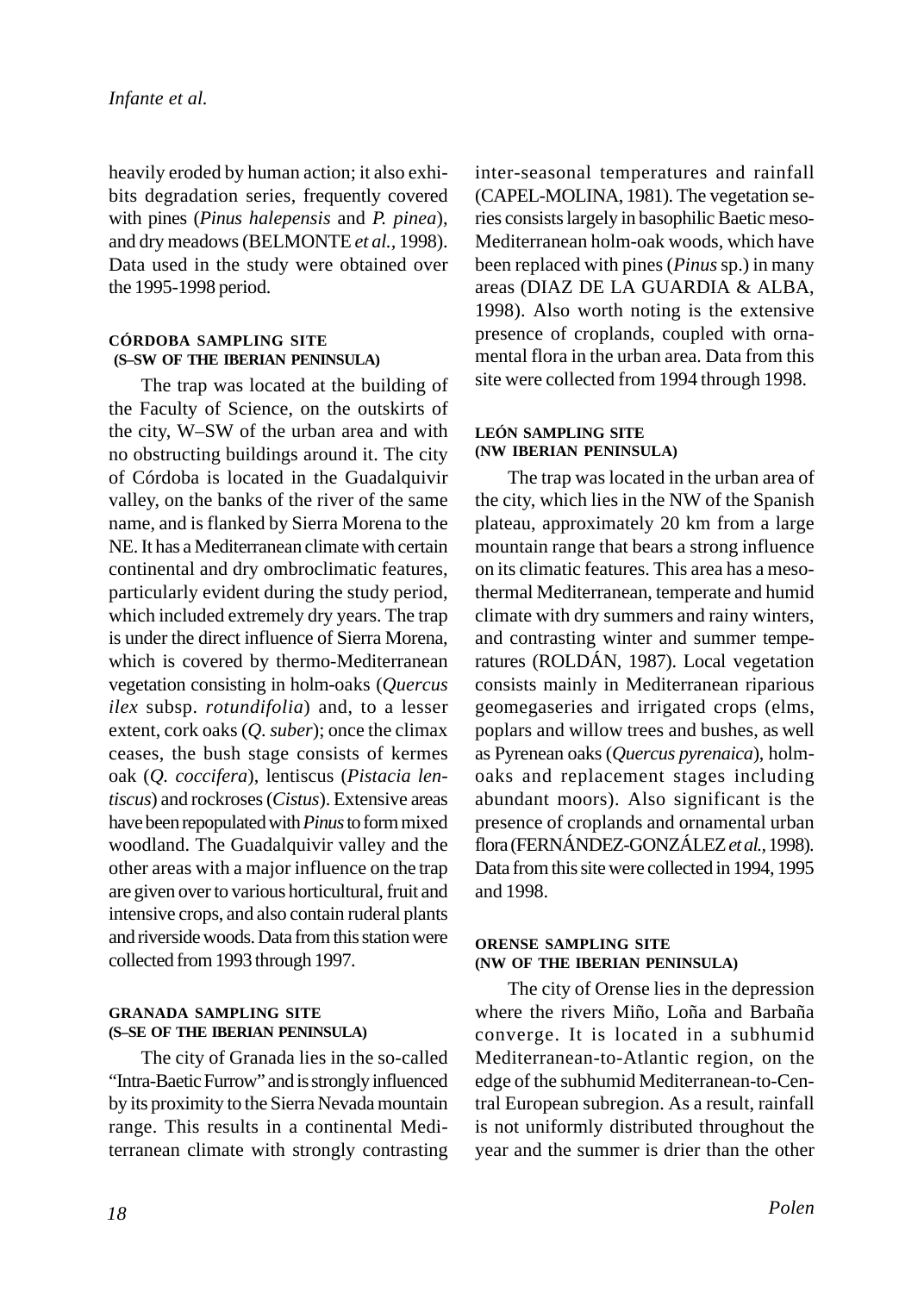seasons (ALLUÉ, 1966). The potential vegetation in the area influencing the trap includes Pyrenean oaks and other species such as oak (*Q. robur*), cork oaks or chestnut (*Castanea sativa*). Also in the vicinity of the trap is a coppice of *Frangula alnus*, laurel (*Laurus nobilis*) and *Genista falcata*, highly degraded by the introduction of pines and eucalyptus (*Eucalyptus* sp.) (IGLESIAS *et al.,* 1998). Data from this site were collected over the 1993– 1996 period.

### **RESULTS AND DISCUSSION**

Table 2 shows the following date for each sampling station: (*a*) the sampled years and the total annual number of conidia found at each; (*b*) for each year, the day on which *Cladosporium* concentration peaked and its value; (*c*) the mean daily concentration at each sampling point (local concentration) and the number of days on which this mean was exceeded each year at each sampling site; and (*d*) the average conidial count for the sites as a whole (overall concentration), as well as the number of days on which this average was exceeded each year at each station.

As shown in Table 2, Córdoba presented the highest conidial concentrations. However, this was the main result of the dramatic increase in figures recorded in the rainy years of 1996 and 1997; the latter exhibited the largest total annual count (639,123 conidia) and the former the daily peak  $(49,536 \text{ conidia/m}^3, \text{ which easily surpassed}$ those recorded at the other sampling stations). In contrast, Barcelona exhibited the lowest total annual concentration (90,269 conidia/ $m<sup>3</sup>$ ) and also the lowest peak value  $(2,607 \text{ conidia/m}^3 \text{ on } 12 \text{ May } 1996)$ . These data are obviously consistent with the mean conidial counts at each sampling site (Tab. 2); thus, Córdoba exhibited the highest mean daily concentration (991,29 conidia/m<sup>3</sup>) and Barcelona the lowest (337,02 conidia/m<sup>3</sup>).

Table 2 shows that the concentration peaks for the southern cities occurred over two different periods each year; in Córdoba and Granada, these peak days occurred in

| <b>Sampling</b><br>station | Year                                 | <b>Total annual</b><br>count (conidia)              | Peak value<br>(conidia)                       | Date of the<br>Peak                                      | Annual mean<br>of conidia<br>(local) | $No$ of days where<br>mean was exceeded<br>(local) | Annual mean<br>of conidia<br>(overall) | N° of days<br>where mean<br>was exceeded<br>(overall) |
|----------------------------|--------------------------------------|-----------------------------------------------------|-----------------------------------------------|----------------------------------------------------------|--------------------------------------|----------------------------------------------------|----------------------------------------|-------------------------------------------------------|
| <b>Barcelona</b>           | 1995<br>1996<br>1997<br>1998         | 126.165<br>90.269<br>151.810<br>123.805             | 3.402<br>2.607<br>2.870<br>4.365              | 12/05/95<br>12/05/96<br>09/06/97<br>28/05/98             | 337.02                               | 176<br>94<br>179<br>130                            | 605,34                                 | 58<br>28<br>108<br>61                                 |
| Córdoba                    | 1993<br>1994<br>1995<br>1996<br>1997 | 293.390<br>286.126<br>141.797<br>448.674<br>639.123 | 11.765<br>15.833<br>3.646<br>49.536<br>27.435 | 08/05/93<br>25/05/94<br>30/04/95<br>17/09/96<br>04/10/97 | 991,29                               | 70<br>57<br>35<br>87<br>105                        |                                        | 97<br>79<br>60<br>138<br>154                          |
| Granada                    | 1994<br>1998                         | 284.899<br>219.239                                  | 7.803<br>3.127                                | 02/10/94<br>06/06/98                                     | 690.60                               | 81<br>92                                           |                                        | 91<br>110                                             |
| León                       | 1994<br>1995<br>1998                 | 193.771<br>236.612<br>132.205                       | 5.638<br>9.503<br>3.099                       | 01/10/94<br>11/07/95<br>06/09/98                         | 513,78                               | 119<br>124<br>80                                   |                                        | 101<br>111<br>70                                      |
| Orense                     | 1993<br>1994<br>1995<br>1996         | 113.368<br>201.326<br>185.541<br>220.987            | 2.702<br>4.990<br>8.299<br>6.997              | 17/09/93<br>18/07/94<br>24/06/95<br>07/08/96             | 493.99                               | 79<br>133<br>105<br>115                            |                                        | 64<br>114<br>89<br>102                                |

**TABLE 2.** Results obtained for each sampling site and year.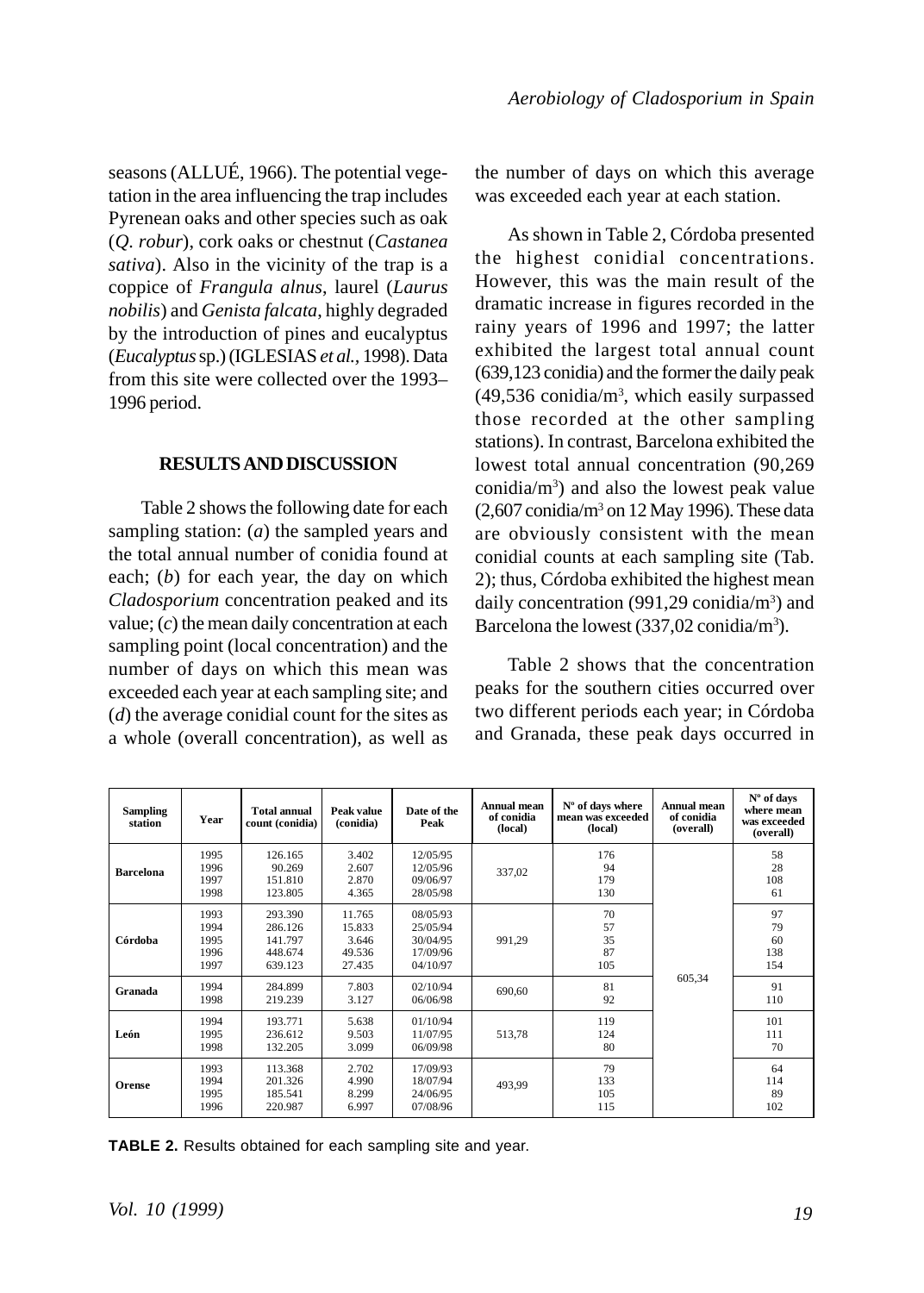the spring and autumn (April–May and September–October in Córdoba, and June and October in Granada). In contrast, the peaks achieved in the northern cities occurred over a single period, namely in May–June in Barcelona, in July–October in León and in June–September in Orense.

A comparison of the mean conidia concentration per sampling site and the average concentration for the five cities as whole (Tab. 2) once again separated the northern and southern cities into two well–defined groups: one including Córdoba and Granada, where the mean concentrations exceeded the city averages; and the other including the other three cities, where concentrations were below the averages (particularly in Barcelona).

In order to facilitate the comparison of sampling stations, a mean curve was plotted from their data (Fig. 1) and used as a temporary model until a larger data set was available. Data were also smoothed using the moving mean for 7 days. Figure 1 also shows the variation of total annual conidial counts corresponding to the mean curve for each sampling site; the plot exposes the abovementioned differences between sampling points (*viz.* the high concentrations of Córdoba and the low annual mean of Barcelona).

Based on Figure 1, and consistent with previous findings, the sampled cities in the north of the Iberian Peninsula (*viz.* Barcelona, León and Orense) exhibit an annual distribution of *Cladosporium* that differs markedly from those in the south (Córdoba and Granada); the former exhibit a single period of variable length (early summer to late autumn), in which conidial concentrations in the air exceed the means for each city, with clear, and occasionally substantial, fluctuations; Barcelona exhibits the lowest, but also the most uniform, *Cladosporium* concentrations. The lowest incidence of this genus was recorded in winter; concentrations rose during May and peaked at about 900 conidia/m<sup>3</sup> in June–July, after which they gradually fell. León and Orense exhibit a similar annual variation pattern; however, the conidial concentrations and peaks are slightly higher in León. Both cities exhibit virtually zero concentrations during the first few months of the year, and always below those of Barcelona, before rising during April–May (to over 500 conidia/ $m<sup>3</sup>$ ) and continuing to increase during July. They then level off at values above the means (with peaks of up to 2,000 conidia/m3 ) until November, before gradually falling to their lowest levels in December.

In contrast, the atmospheric incidence of *Cladosporium* in Córdoba and Granada is markedly seasonal: most conidia are detected in late spring and autumn. In fact, as shown in Table 2, both cities exhibit very few days on which counts exceed the local mean. In the other three cities, however, roughly one third of the days exceed the mean each year. Córdoba and Granada are also similar in terms of the annual distribution of *Cladosporium* conidia; in both, conidial counts remain low until May, when they suddenly rise to levels as high as 3,500 conidia/m<sup>3</sup> that prevail until July, before dropping to around 500 conidia/m3 until September. They then rise sharply once again to levels close to those recorded in the spring. A further decrease occurs in November and counts remain throughout the winter.

# **CONCLUSIONS**

The following conclusions can be drawn from these findings: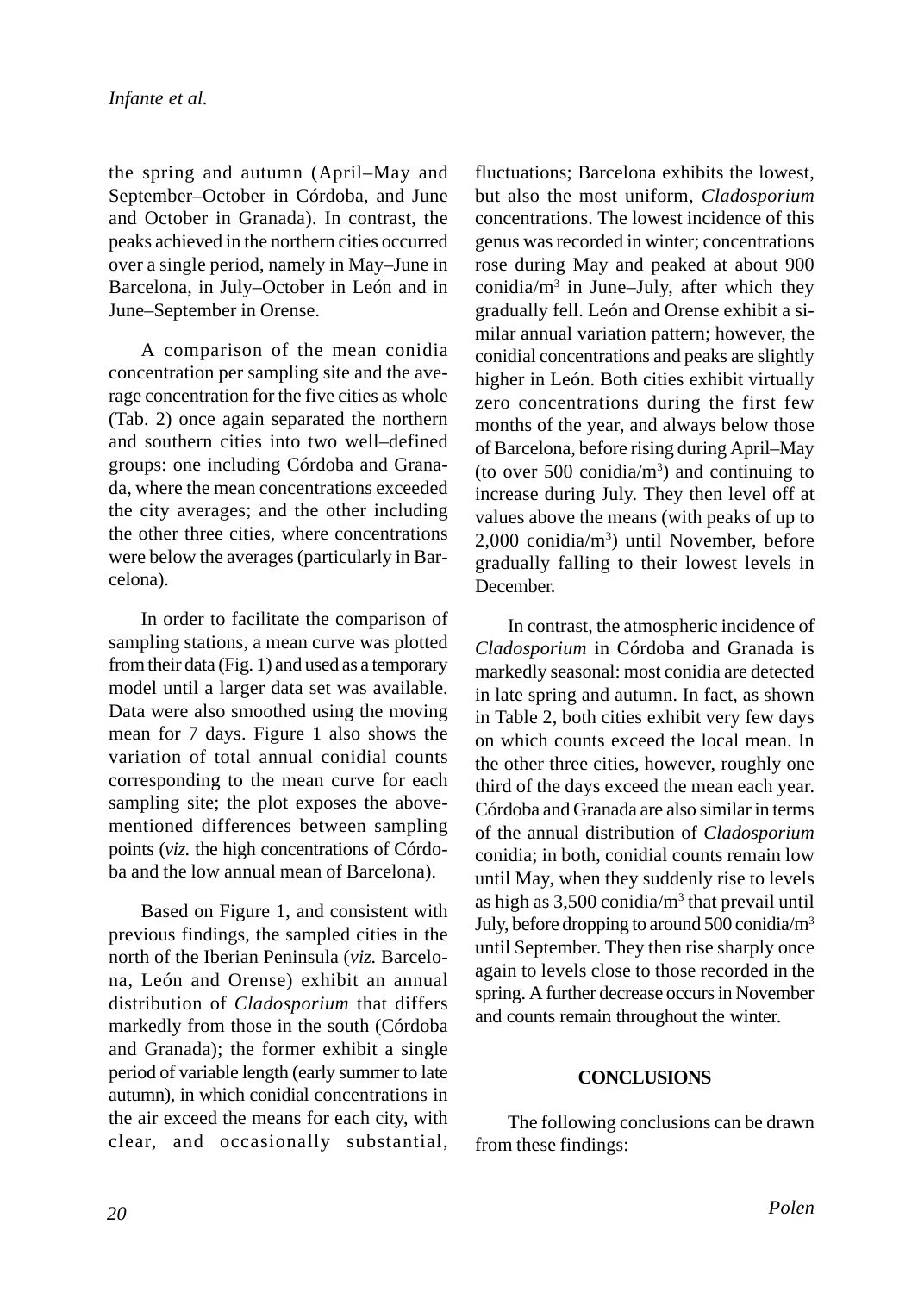1. *Cladosporium* is present throughout the year in the atmosphere of the five sampled cities (Barcelona, Córdoba, Granada, León and Orense). However, conidial concentrations in the atmospheres of León and Orense can be very low in winter. There are substantial interannual differences in the total annual counts for each city.

2. Córdoba exhibits the highest conidial concentrations in air. Its annual concentrations and peaks in 1996 and 1997 were both unusually high with respect to the other sites and years. In contrast, Barcelona exhibits the lowest concentrations. However, it also exhibits the largest number of days on which the local conidial concentration exceeds the mean value, consistent with a long period of high concentrations. This city also presents the most uniform incidence of *Cladosporium*.

3. The southern cities studied (Córdoba and Granada) exhibit very similar annual variation patterns, with two well-defined seasons of increased atmospheric concentrations of *Cladosporium* (spring and autumn).



**FIGURE 1.** Mean curve for each sampling site and total conidial counts derived from it.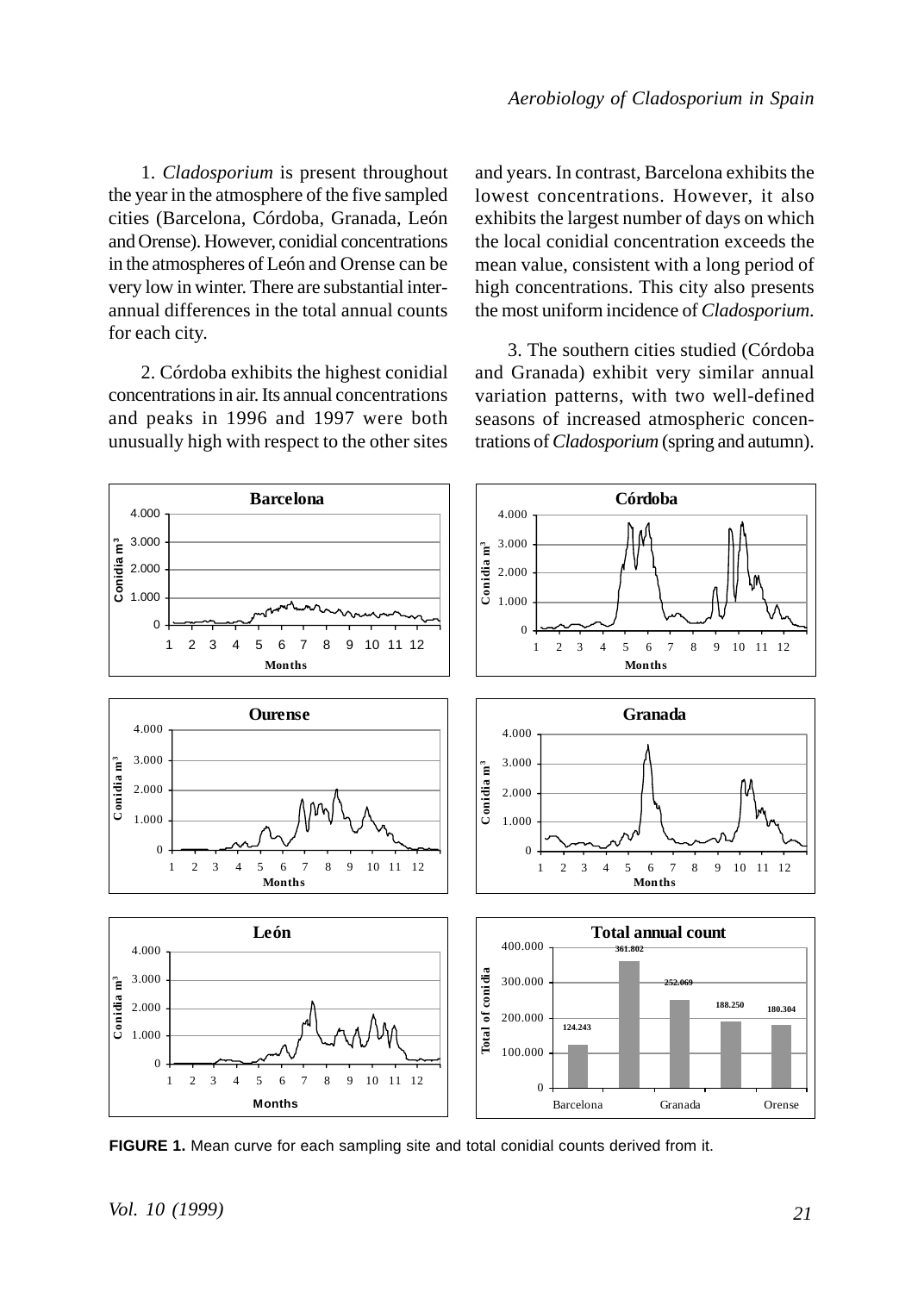This is not the case with the northern cities (Barcelona, León and Orense), which, regardless of the fluctuations observed, appear to exhibit a single period of peak concentrations (between April–May and November).

# **ACKNOWLEDGMENTS**

This work was funded by Spain's "Programa Nacional de Investigación y Desarrollo Tecnológico" (National Technological Research and Development Program) through Project AMB-0457.

# **REFERENCES**

- ALLUÉ, A.J.L. (1966). **Subregiones fitoclimáticas de España**. I.F.I.E. Ministerio de Agricultura, Madrid.
- BELMONTE, J.; ROURE, J.M.; BOTEY, J. & CADAHIA, A. (1992). Espores a l'atmosfera de Catalunya. **Ann. Med. Barc.** 78(1):11-15.
- BELMONTE, J.; VENDRELL, M. & ROURE, J.M. (1998). Aerobiología en Cataluña: estación de Barcelona (1995-1996). **Bol. Red Esp. Aerobiol.** 3:53-56.
- BOLÓS, O. (1962). **El paisaje vegetal barcelonés**. Facultad de Filosofía y Letras. Universidad de Barcelona, Barcelona.
- CAPEL-MOLINA, J.J. (1981). **Los climas de España**. Barcelona.
- DÍAZ DE LA GUARDIA, C. & ALBA, F. (1998). Aerobiología en Andalucía: estación de Granada (1995-1996). **Bol. Red Esp. Aerobiol.** 3:21-24.
- DOMÍNGUEZ, E.; GALÁN, C. & INFANTE, F. (1995). Aerobiología de Andalucía Central: Córdoba. **Bol. Red Esp. Aerobiol.** 1:39-42.
- DOMÍNGUEZ, E.; GALÁN, C.; VILLAMANDOS, F. & INFANTE, F. (1992). **Handling and evaluation of the data from the aerobiological sampling**. Monografias REA/EAN Nº1. Editado

por el Departamento de Biología Vegetal, Universidad de Córdoba.

- DOMÍNGUEZ, M.D. & LA-SERNA, I. (1996). Variación anual y diaria del contenido de esporas de *Alternaria*, *Cladosporium*, *Fusarium* y *Stemphylium* en la atmósfera de La Laguna (Tenerife: Islas Canarias). **Bot. Macaronesica** 23:105-117.
- FERNÁNDEZ, D.; VALENCIA, R.M.; MOLNÁR, T.; VEGA, A. & SAGÜÉS, E. (1998). Daily and seasonal variations of *Alternaria* and *Cladosporium* airborne spores in León (North-West, Spain). **Aerobiol.** 14:215-220.
- FERNÁNDEZ-GONZÁLEZ, M.D.; SUÁREZ-CER-VERA, M.; DÍAZ-GONZÁLEZ, T.E.. & VALEN-CIA-BARRERA, R.M. (1993). Airborne pollen and spores in León (Spain). **Int. J. Biometeorol.** 37:89-95.
- FERNÁNDEZ-GONZÁLEZ, M.D.; VALENCIA-BARRERA, R.M.; VEGA, A. & SAGÜÉS, E. (1998). Aerobiología en Castilla y León: estación de León (1995-1996). **Bol. Red Esp. Aerobiol.** 3:49-52.
- GALÁN, C.; CARIÑANOS, P.; ALCÁZAR, P.; IN-FANTE, F.; CASTRO, A. & DOMÍNGUEZ, E. (1998a). Aerobiología en Andalucía: Estación de Córdoba (1995-1996). **Bol. Red Esp. Aerobiol.** 3:13-16.
- GALÁN, C.; CARIÑANOS, P.; ALCÁZAR, P.; IN-FANTE, F.; CASTRO, A. & DOMÍNGUEZ, E. (1998b). Aerobiología en Andalucía: Estación de Córdoba (1997). **Bol. Red Esp. Aerobiol.** 4:21-24.
- GONZÁLEZ-MINERO, F.J. & CANDAU, P. (1996). *Alternaria* y *Cladosporium*: Aeroalérgenos en la atmósfera de Huelva. **Studia Bot.** 13:83-86.
- GONZÁLEZ-MINERO, F.J.; CANDAU, P. & GAR-CÍA-RODRÍGUEZ, E. (1995). Aeromicoflora de la atmósfera de Huelva y su interés en la alergia respiratoria. **Aestuaria** 12:160-168.
- GONZÁLEZ-MINERO, F.J.; GONZÁLEZ-ROMA-NO, M.L.; ROMERO, F.; PINEDA, F. & CANDAU, P. (1993). Airborne fungal spores trend over a highly polluted area of south-west Spain using Cour's trap. **Aerobiol.** 9:39-45.